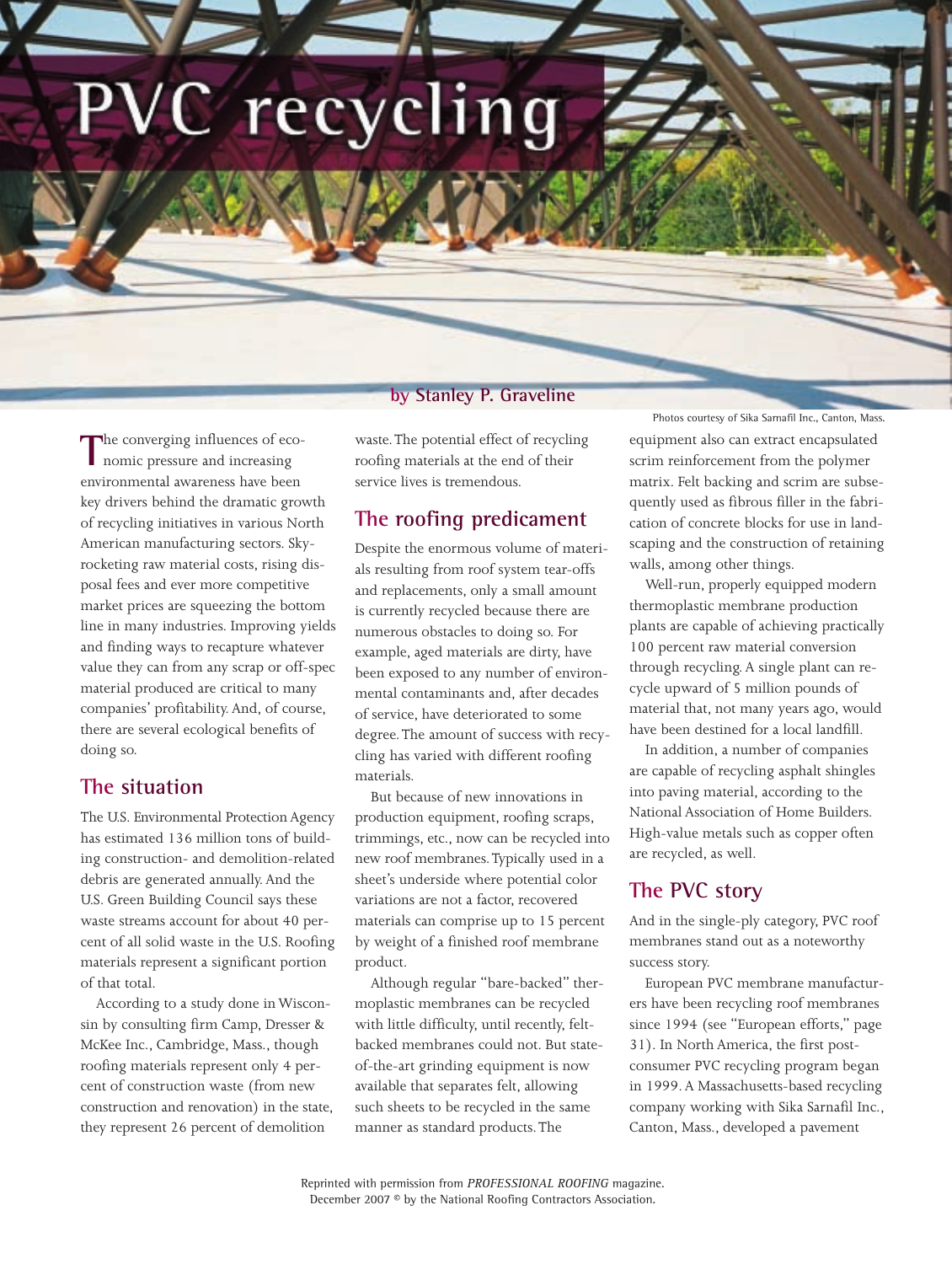# is now a reality

patching material using a mixture of old PVC roof membranes and a variety of other recycled plastics. Although the product was successful, the potential consumption of PVC membrane was modest.

**IT IT IT** 百百日 **CE FT** 耳面前 压容量 ппп EL EL ET 目耳目

Building on the experience of its European parent company Sika in Sarnen, Switzerland, Sika Sarnafil is recycling old PVC roof membranes into new material domestically.Two pilot projects illustrate Sika Sarnafil's initiative.

One project, the reroofing of the Boston Marriott® Long Wharf hotel in 2005, presented an ideal situation. All involved parties were motivated to recycle as much of the existing roof system as possible; the project was close to Sika Sarnafil's headquarters; and a local recycling company had an established program for recycling and reusing existing thermal insulation in addition to being experienced in grinding and processing the membrane material to be recycled.

The hotel has long been a Boston landmark. Unfortunately, it had been plagued by constant leakage at each of its six tiered roof surfaces for more than two decades because of the omission of through-wall flashings in the original construction.The only effective solution was to remove nine courses of brick and rebuild the lower portions of the walls with through-wall flashings.The

## **T h e s a l v a g e p r o c e s s**

Although there were minor variations among Canton, Mass.-based Sika Sarnafil's pilot projects, there are some basic steps involved with roof membrane salvage.

First, after consulting the membrane manufacturer, a contractor estimates the number of gaylords (4- by 4- by 4-foot heavy-duty cardboard boxes) that will be required based on a roof's surface area, membrane thickness and existing assembly construction.The contractor then orders the gaylords and equivalent number of empty pallets from the membrane manufacturer when ordering the new material for the roof system replacement, and everything is shipped to the site simultaneously.

Once the material arrives on-site, the contractor removes all debris from the roof surface and slits the existing membrane to a maximum 39-inch width and 30- to 50-foot length.The material is rolled as tightly as possible with the strip's end tackwelded along its edge with a hand-held hot-air welding tool to prevent it from unrolling.The rolls are laid in the gaylord lengthwise until the box is full.

For mechanically fastened roof systems, a contractor typically cuts the membrane along each side of the overlap and in-seam fasteners and then slits the sheet down the middle.The seams and fasteners are removed in a separate step. For a protected roof membrane project with no fasteners in the seam, only a single cut is required at the overlap in addition to the slit down the middle of the sheet. No additional surface preparation is required. On all Sika Sarnafil pilot projects, the membranes were about 61 ⁄2 feet wide.The actual number of cuts will depend on sheet width; the goal is to slice the material in 39-inch-wide strips.

For a ballasted roof system, the surface should be swept clean before cutting and rolling. Once reroofing begins, scrap membrane and trimmings also can be placed in the gaylords to be recycled.

Once tear-off is complete, the gaylords, which are placed on individual pallets, are removed from the roof system to be shipped for processing.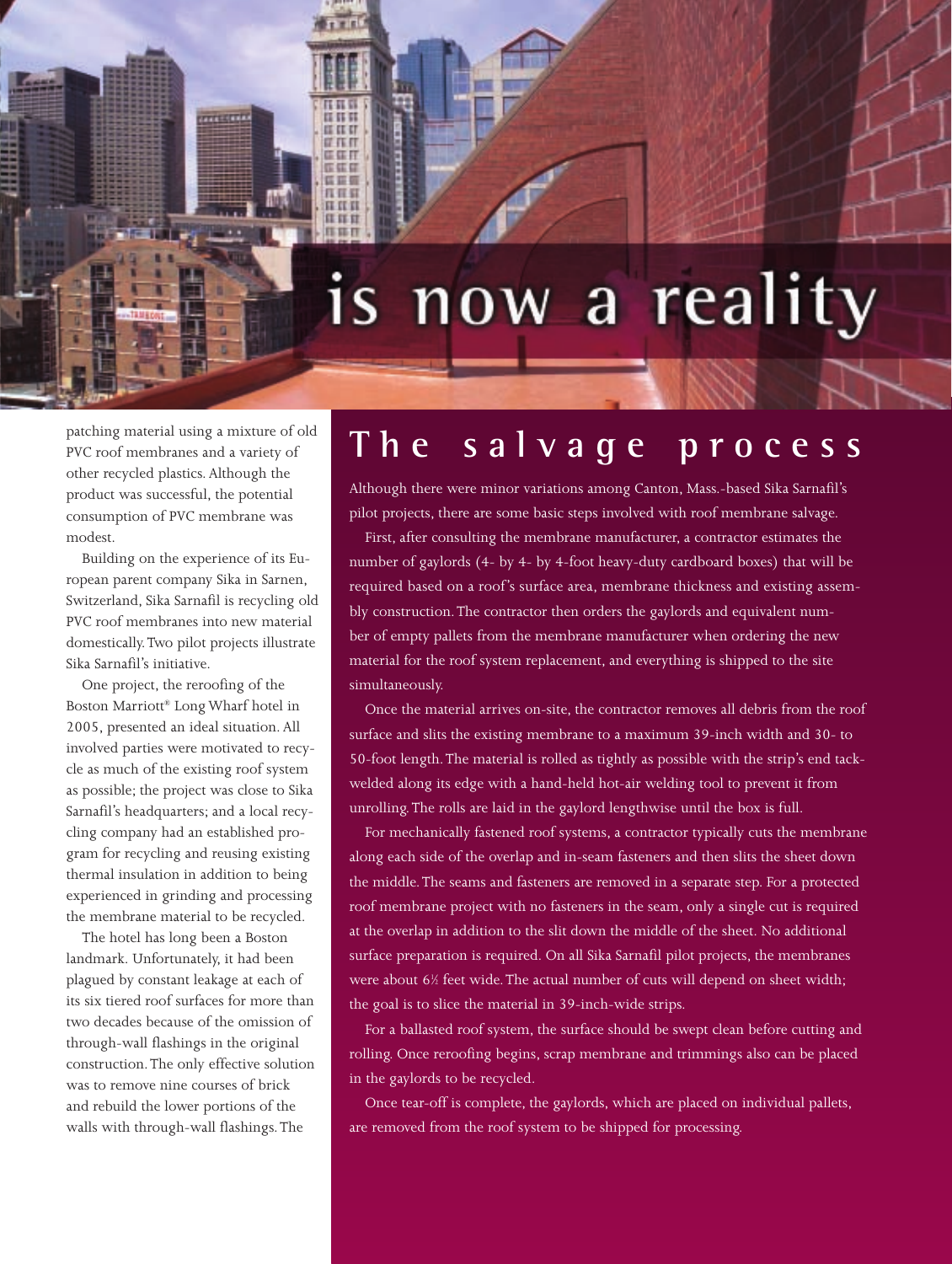



The roof systems of the Boston Marriott® Long Wharf hotel (above) and University of Iowa's Carver Hawkeye Arena (below) were recycled.

21-year-old PVC membrane was still performing well, having retained more than 70 percent of its original plasticizer content. However, in light of the extent of the masonry work to be done and the likely damage that would have occurred on the existing membrane and flashings, it was decided it would be prudent and cost-effective to replace the roof system in conjunction with the masonry and flashing work.

The protected membrane roof system was easily disassembled; the 1¼-inch crushed stone ballast was sold to a

landscaping company for reuse; and the extruded polystyrene insulation was sold for reuse in other applications, such as insulating agricultural buildings.The PVC membrane was cut into strips, rolled and sent to a recycling company, where it was ground.The filter fabric was the only component that could not be recycled or reused and was discarded.

The contractor, NRCA member Commonwealth Building Systems LLC, Rockland, Mass., had used the same recycling company to recycle insulation from a number of previous projects and was

familiar with the handling and storage procedures involved.The old membrane was shipped to the recycler's facility along with the insulation, resulting in minimal incremental freight charges as a percentage of the overall salvage costs.

The other project was the University of Iowa's Carver Hawkeye Arena in Iowa City.The 25-year-old, 158,000 square-foot mechanically attached PVC roof system had been damaged by a severe storm accompanied by tornados. In light of the roof system's age, the university decided to replace it rather than repair it. Because the campus prides itself on its sustainability-related initiatives, university officials welcomed the opportunity to recycle the old membrane even though recycling was not included in the original scope of work.

NRCA member CEI Roofing Texas LLC, Dallas, a Tecta America company, ensured the roof membrane was separated from the other waste materials during tear-off. In light of the great distance to the vendor's plant, it was decided to grind the membrane locally, thereby minimizing the volume of material to be shipped and reducing freight charges.This was considered particularly important because there was no local insulation recycle and reuse program in the area, as was the case in Boston, to help defray the membrane shipping costs.

The contractor on the Marriott project estimates it saved about 25 percent versus the traditional cost of disposal and related fees for the membrane and insulation. Although some additional handling was required, it was minimal.

Throughout the pilot project process, the projects generally were found to be at least cost-neutral.The savings in disposal fees and value of the salvaged material typically exceeded the cost of any additional labor, shipping and grinding fees.

Based on these experiences, it would appear all parties (roofing contractor, building owner and membrane manufacturer) should at least be able to break even when recycling thermoplastic PVC